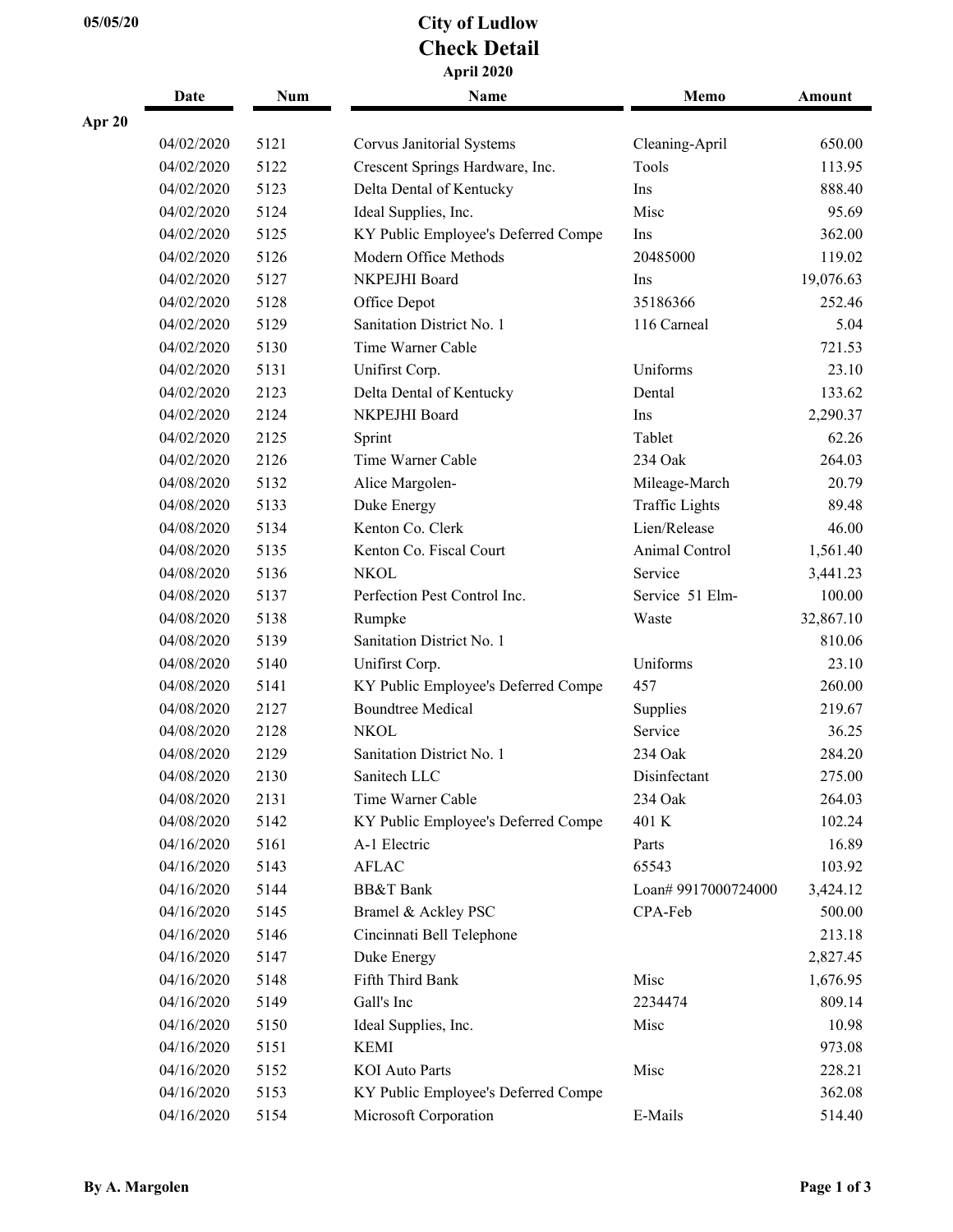## **05/05/20 City of Ludlow Check Detail April 2020**

| Date       | Num  | Name                                | Memo                     | <b>Amount</b> |
|------------|------|-------------------------------------|--------------------------|---------------|
| 04/16/2020 | 5155 | Office Depot                        | 35186366                 | 131.96        |
| 04/16/2020 | 5156 | <b>PDS</b>                          | Service                  | 599.20        |
| 04/16/2020 | 5157 | Sanitation District No. 1           | 600 Elm                  | 30.24         |
| 04/16/2020 | 5158 | Smith's Muffler Co.                 | Repairs                  | 1,566.13      |
| 04/16/2020 | 5159 | Systems Insight, Inc.               | Web Host                 | 75.00         |
| 04/16/2020 | 5160 | Vital Records Control               | Record Storage           | 50.00         |
| 04/16/2020 | 2132 | 911 Fleet & Fire Equipment          | Repairs                  | 86.38         |
| 04/16/2020 | 2133 | Airgas Great Lakes                  | Tanks                    | 202.25        |
| 04/16/2020 | 2134 | Albert's Men's Shop                 | Uniforms                 | 817.50        |
| 04/16/2020 | 2135 | Duke Energy                         | 234 Oak                  | 665.79        |
| 04/16/2020 | 2136 | Fifth Third Bank                    |                          | 1,268.34      |
| 04/16/2020 | 2137 | Ideal Supplies, Inc.                | Supplies                 | 88.58         |
| 04/16/2020 | 2138 | <b>KEMI</b>                         | Work Comp                | 713.09        |
| 04/21/2020 | 5162 | Albert McMullen                     | Tree                     | 2,000.00      |
| 04/23/2020 | 5164 | <b>Advanced Turf Solutions</b>      | Spray*Weed Kill          | 165.00        |
| 04/23/2020 | 5165 | Corvus Janitorial Systems           | Cleaning-Feb 1/2         | 325.00        |
| 04/23/2020 | 5166 | Crescent Springs Hardware, Inc.     | Parts                    | 102.17        |
| 04/23/2020 | 5167 | Duke Energy                         |                          | 2,626.37      |
| 04/23/2020 | 5168 | <b>Enquirer Media</b>               | Legal                    | 1,086.68      |
| 04/23/2020 | 5169 | Eric Love                           | Headlight                | 13.35         |
| 04/23/2020 | 5171 | Ideal Supplies, Inc.                | Misc                     | 603.68        |
| 04/23/2020 | 5172 | Kenton Co. PVA                      | Portal                   | 250.00        |
| 04/23/2020 | 5173 | Kubota Tractor                      | Repairs                  | 143.58        |
| 04/23/2020 | 5174 | KY Public Employee's Deferred Compe | 457-401 k                | 362.08        |
| 04/23/2020 | 5175 | Leads Online                        | renewal                  | 1,578.00      |
| 04/23/2020 | 5176 | <b>NKOL</b>                         | Service                  | 4,640.00      |
| 04/23/2020 | 5177 | Purchase Power                      | Postage                  | 417.98        |
| 04/23/2020 | 5178 | Rescue Heating & Cooling            | Repairs                  | 160.00        |
| 04/23/2020 | 5179 | Roy Tailors Uniform Co.             | 1000727159               | 407.03        |
| 04/23/2020 | 5180 | Sanitation District No. 1           | Carneal                  | 5.04          |
| 04/23/2020 | 5181 | <b>Staples</b>                      | 6011-1000-7116-940       | 518.19        |
| 04/23/2020 | 5182 | Time Warner Cable                   |                          | 824.71        |
| 04/23/2020 | 5183 | Unifirst Corp.                      | Uniforms                 | 23.10         |
| 04/23/2020 | 5163 | Kenton Co. Fiscal Court             | MDT#4                    | 5,000.00      |
| 04/23/2020 | 2139 | Albert's Men's Shop                 | Uniforms                 | 544.00        |
| 04/23/2020 | 2140 | <b>Boundtree Medical</b>            | <b>Infection Control</b> | 52.50         |
| 04/23/2020 | 2142 | <b>Emergency Medical Products</b>   | Gloves                   | 144.56        |
| 04/23/2020 | 2143 | Stryker                             | Cardiac Monitor          | 12,325.00     |
| 04/23/2020 | 5184 | <b>Great Roofing</b>                | Roof                     | 6,550.00      |
| 04/30/2020 | 5185 | Colonial Life & Accident Insurance  | Ins                      | 121.64        |
| 04/30/2020 | 5186 | Corvus Janitorial Systems           | Cleaning-May             | 650.00        |
| 04/30/2020 | 5187 | Crescent Springs Hardware, Inc.     | Parts                    | 17.49         |
| 04/30/2020 | 5188 | Custom Design Benefits, Inc.        | <b>FSA\HRA</b>           | 72.00         |
| 04/30/2020 | 5189 | Delta Dental of Kentucky            | Ins                      | 888.40        |
| 04/30/2020 | 5190 | Fedders Feed & Seed                 | Dog Food                 | 143.85        |